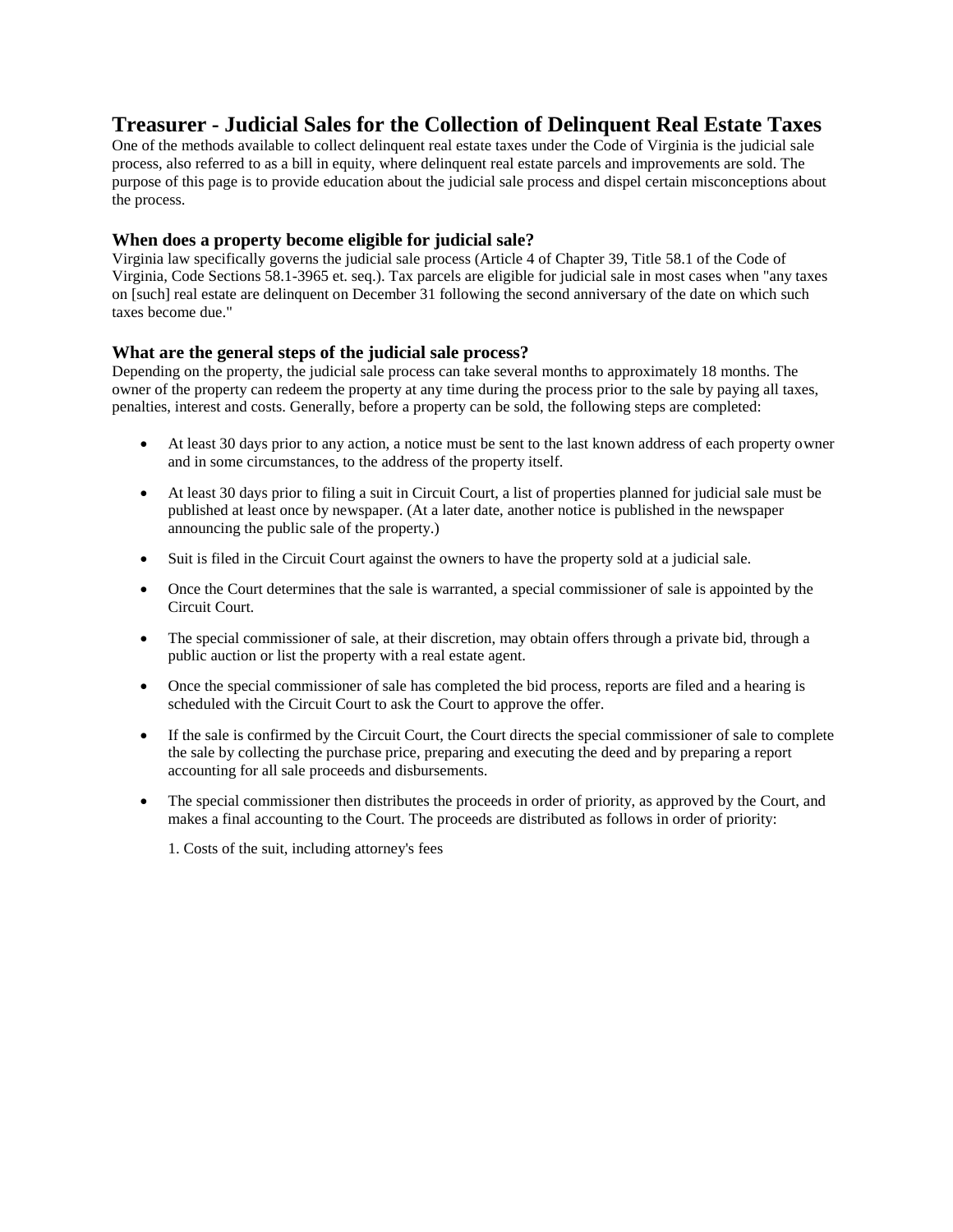2. Payment of all delinquent real estate taxes and pro rata share of current taxes

3. Payment to any lien creditors (e.g. mortgage creditors, judgment lien creditors, state or federal tax liens) in their order of priority as determined by law

4. Any remaining proceeds are paid to the owners of the property. If owners cannot be located or identified, the Court can direct the remaining proceeds belonging to such absent owner be paid over to and held by the Clerk of the Circuit Court.

### **Judicial Sale Misconceptions**

#### **Misconception #1: A purchaser can obtain ownership of real estate by paying off the delinquent taxes.**

**Incorrect:** Current Virginia law provides no process by which a buyer can obtain any "tax certificate", "tax deed" or other title to real estate by paying off the delinquent taxes owed on the property. Please see above for the legallyrequired procedures for sale of real property with delinquent taxes.

#### **Misconception #2: A purchaser can expect to buy real estate through a judicial sale for a small fraction of its actual value.**

**False:** Under Virginia law, the Circuit Court is required to confirm that any sale is conducted so as to ensure that the property is sold for a fair and reasonable price. Accordingly, the law requires the Court to determine the fair market value of the property based upon assessment, appraisal, or expert evidence in determining whether to confirm a sale. The Treasurer reserves the right to reject any bid that does not cover all taxes due and costs of the sale.

## **Misconception #3: An advertisement in the local newspaper entitled "Notice of Judicial Sale of Real Property" announces the sale of certain properties.**

**Read carefully:** As noted above, the law requires an initial advertisement before judicial sale proceedings are commenced and is not intended to list or advertise the properties as being for sale. Rather, this notice is intended to provide a notice to the owners of the listed properties of the Treasurer's intention to commence judicial sale proceedings and to encourage these owners to redeem the properties. In reality, most properties listed in these initial newspaper advertisements are never sold because the owner or lien holder (e.g. a bank or mortgage company) redeems the property before the sale. Typically, attorneys will list another advertisement in the newspaper announcing the sale, by public auction on the steps of the County Courthouse or other suitable location.

#### **Still have an interest?**

If you are interested in purchasing land and improvements through the judicial sale process, please note that there are significant risks involved. Properties are offered for sale as-is, with all faults and **without any warranty** either express or implied. Prospective buyers are strongly encouraged to complete an investigation and inspection of the